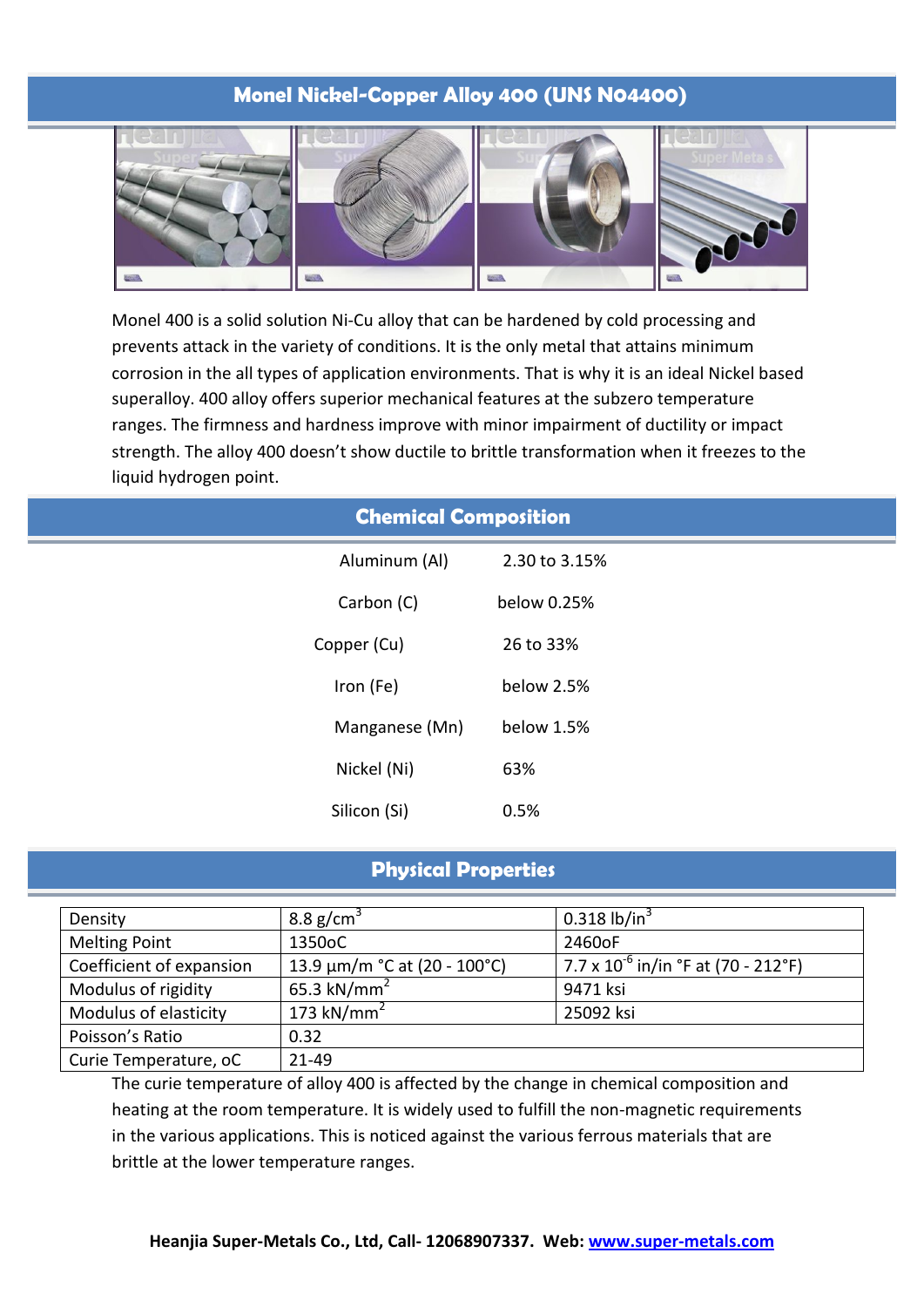# **Thermal Properties**

| Temp, oF  | Mean Linear Expansion                   | <b>Thermal Conductivity</b> | Specific Heat,        | <b>Electrical Resistivity</b> |
|-----------|-----------------------------------------|-----------------------------|-----------------------|-------------------------------|
| $-320$ oF |                                         |                             |                       | .360 μΩ•m                     |
| $-300$ oF | $11.1 \,\mathrm{\upmu m/m}$ $\degree$ C | $16.5 W/m \cdot ^{\circ}C$  | $223$ J/kg $\cdot$ °C |                               |
| $-200$ oF | 11.4 $\mu$ m/m•°C                       | $18.2 W/m \cdot ^{\circ}C$  | $320$ J/kg $\cdot$ °C |                               |
| $-100$ oF | $12.4 \mu m/m \cdot ^{\circ}C$          | 19.8 W/m∙°C                 | $378$ J/kg $\cdot$ °C | $\overline{\phantom{0}}$      |
| 70 oF     | $\overline{\phantom{a}}$                | $22.0 W/m \cdot ^{\circ}C$  | 427 J/kg $\cdot$ °C   | $0.511 \mu\Omega \bullet m$   |

### **Mechanical Properties**

#### **Room temperature Tensile features**

| Wire, cold treated              | Tensile strength, ksi | Yield strength, ksi | Elongation % | Hardness, Rc |  |  |  |
|---------------------------------|-----------------------|---------------------|--------------|--------------|--|--|--|
| Annealed                        | 70 ksi - 95 ksi       | 30 ksi - 55 ksi     | $45% - 25%$  |              |  |  |  |
| No. 1 Temper                    | 85 ksi - 100 ksi      | 50 ksi - 75 ksi     | 30 %-20 %    |              |  |  |  |
| Quarter-Hard                    | 95 ksi - 120 ksi      | 65 ksi - 95 ksi     | 25 % - 15 %  |              |  |  |  |
| Half-Hard                       | 110 ksi - 135 ksi     | 85 ksi - 120 ksi    | 15 % - 8 %   |              |  |  |  |
| Three-Quarter-Hard              | 125 ksi - 150 ksi     | 100 ksi - 135 ksi   | $8% - 5%$    |              |  |  |  |
| <b>Full-Hard--Spring Temper</b> | 145 ksi - 180 ksi     | 125 ksi - 170 ksi   | $5% - 2%$    |              |  |  |  |
|                                 |                       | Tube and Pipe       |              |              |  |  |  |
| Cold-Drawn, Annealed            | 70 ksi - 85 ksi       | 25 ksi - 45 ksi     | 50 % - 35 %  | 75           |  |  |  |
| Cold-Drawn, Stress-             | 85 ksi - 120 ksi      | 55 ksi - 100 ksi    | 35 % - 15 %  | 85 - 100     |  |  |  |
| Relieved                        |                       |                     |              |              |  |  |  |
| Heat-Exchanger, Annealed        | 70 ksi -85 ksi        | 28 ksi - 45 ksi     | 50 % - 35 %  | 75           |  |  |  |
| Heat-Exchanger, Stress-         | 85 ksi -105 ksi       | 55 ksi – 90 ksi     | 35 %-15 %    | $85 - 97$    |  |  |  |
| Relieved                        |                       |                     |              |              |  |  |  |
| Hot-Extruded                    |                       |                     |              |              |  |  |  |
| No. 1 Temper (Annealed)         | 85 ksi                | 30 ksi - 45 ksi     | 45 %-30 %    | 73           |  |  |  |
| Strip, Cold-Rolled              |                       |                     |              |              |  |  |  |
| Annealed                        | 70 ksi - 85 ksi       | 25 ksi - 45 ksi     |              |              |  |  |  |
| <b>Spring Temper</b>            | 100 ksi - 140 ksi     | 90 ksi - 130 ksi    |              |              |  |  |  |

# **Corrosion Resistance**

Alloy 400 resists corrosion in the variety of reducing conditions. It also significantly resists the oxidizing environments as compare to high concentration copper alloys. The versatility of this alloy makes it suitable for using in the different environments. Monel 400 is extensively utilized in the marine operations. It exhibits nominal corrosion rate in the flowing sea water and stagnant conditions.

#### **Corrosion Rate in Hydrochloric Acid**

| Metal     | UNS    | Weight | Temp, oC, oF |         | --<br>'ime |                | Corrosion rate |
|-----------|--------|--------|--------------|---------|------------|----------------|----------------|
|           |        | %      | оC           | οı      |            | Mm/y           | Mpy            |
| Monel 400 | N04400 | 48 %   | 550 oC       | 1020 of | 35 days    | .2 Mm/v<br>T.T | 48 Mpy         |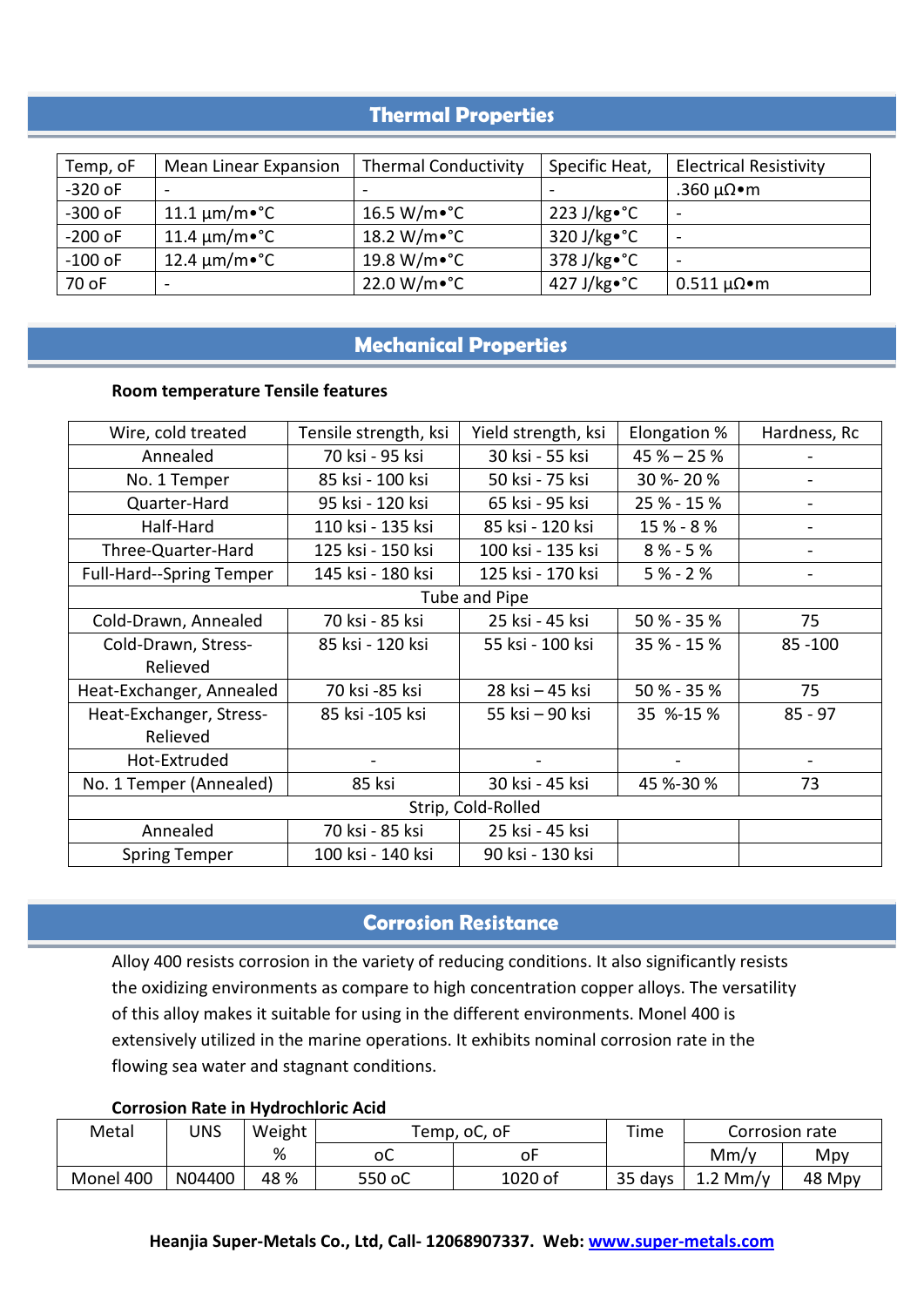| Monel 400 | N04400 | 48 % | 600 oC         | $1110$ of        | 35 days | $1.8$ Mm/y | 72 Mpy    |
|-----------|--------|------|----------------|------------------|---------|------------|-----------|
| Monel 400 | N04400 | 48 % | 15 oC to 25 oC | 60 of to 80 of   | 35 days | $.08$ Mm/y | $3.2$ Mpy |
| Monel 400 | N04400 | 48 % | 25 oC to 40 oC | 80 of to 100 of  | 35 days | $.02$ Mm/y | $0.9$ Mpy |
| Monel 400 | N04400 | 48 % | 40 oC to 95 oC | 100 oF to 200 oF | 35 days | .12 Mm/y   | $4.7$ Mpy |
| Monel 400 | N04400 | 48 % | 40 oC to 95 oC | 100 oF to 200 oF | 35 days | .33 Mm/y   | 13 Mpy    |
| Monel 400 | N04400 | 50 % | 40 oC to 95 oC | 100 oF to 200 oF | 35 days | .46 Mm/y   | 18 Mpy    |
| Monel 400 | N04400 | 65 % | 40 oC to 95 oC | 100 oF to 200 oF | 35 days | .13 Mm/y   | $4.8$ Mpy |
| Monel 400 | N04400 | 70 % | 40 oC to 95 oC | 100 oF to 200 oF | 35 days | .14 Mm/y   | 5.4 Mpy   |
| Monel 400 | N04400 | 50 % | 40 oC to 95 oC | 100 oF to 200 oF | 35 days | .12 Mm/y   | $4.7$ Mpy |
| Monel 400 | N04400 | 65 % | 40 oC to 95 oC | 100 oF to 200 oF | 35 days | $.06$ Mm/y | $2.3$ Mpy |
| Monel 400 | N04400 | 70 % | 40 oC to 95 oC | 100 oF to 200 oF | 35 days | $.05$ Mm/y | 2 Mpy     |

Alloy 400 resists corrosion in the variety of reducing conditions. It also significantly resists the oxidizing environments as compare to high concentration copper alloys. The versatility of this alloy makes it suitable for using in the different environments. Monel 400 is extensively utilized in the marine operations. It exhibits nominal corrosion rate in the flowing sea water and stagnant conditions. It also resists stress corrosion cracking and pitting corrosion in the fresh and commercially used waters.

### Creeping Resistance

Monel 400 nickel-copper alloy is utilized at the higher temperatures of 1000oF in the oxidizing conditions. The elevated temperature conditions are used in the reducing environments.

### **Alloy 400 Processing**

Monel 400 alloy is easily joined and fabricated. The complete control on amount of hot or cold processing and choosing suitable heat processing, finishing fabrication can be done to produce the extensive range of mechanical characteristics.

#### Heating and Pickling

The normal processes and precautions for heating are followed to obtain the required mechanical characteristics. The alloy is bright and free from discoloration when warmed and quenched in the reducing conditions in an alcohol water solution. The quenching rate doesn't provide any vital impact. It creates an adherent oxide layer if Monel 400 alloy is quenched in air subsequent to heating. The cold and hot processing of 400 alloy needs thermal processing to make an adequate combination of firmness and ductility in reducing the distortion after machining.

The stress equalizing of cold processed material increases the yield strength at 0.00% offset without considerable effects on other features. The stress equalizing is performed by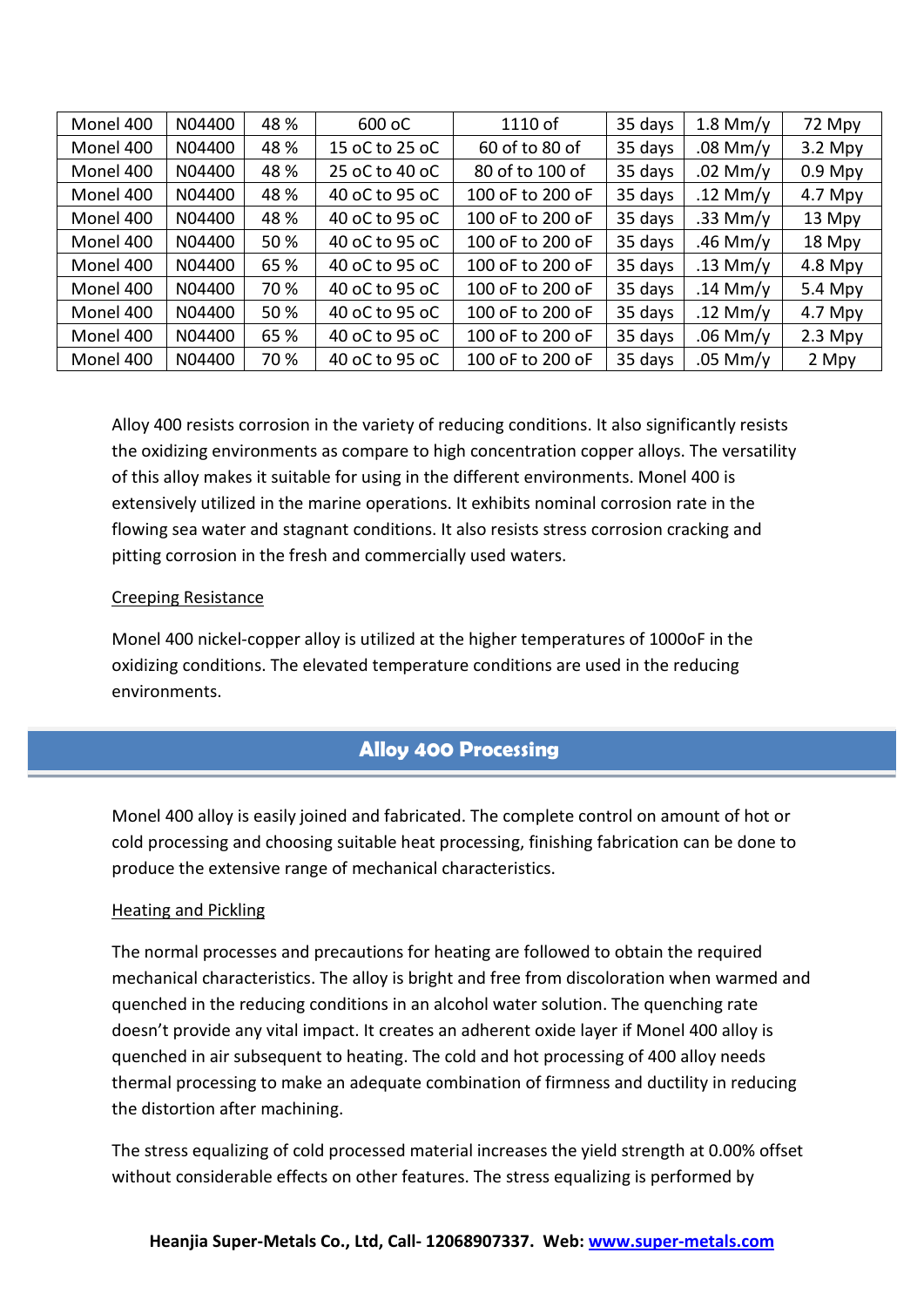holding for three hours at a temperature about 575oF. This process is preferred to receive nominal distortion after removing the metal. The heating for one to two hours at a temperature of 1000oF to 1050oF reduces strain in the both hot and cold processed products. The stress relief of 1000oF to 1200oF for one hour subsequent to slower quenching is highly significant as a safety measure to avoid stress corrosion cracking in the particular conditions. The annealing of Monel 400 is capable to soften the work hardening. The time and temperature are based on the quantity of earlier cold processing of alloy. Generally, the alloy is annealed by open heating at temperature of 1600oF to 1800oF for  $2 -$ 10 minutes.

On the other hand box annealing is conducted from 1400oF to 1500oF for three hours. In this process, the cold drawn rod is produced by annealing up to 1300oF for three hours and hot rolled plate is developed by annealing at 1470oF for three hours. The grain development is noticed when Monel 400 is heated in the above region of annealing temperature.

### Pickling of Monel 400 Alloy

The pickling of alloy 400 produces vivid and clean alloy surface.

#### Fabrication

Alloy 400 is easily fabricable by following the standard methods.

Hot fabrication: Corresponding to the resistance offered by alloy 400 to hot bending, it can be hot fabricated into any form. It is softer than various steels. It is essential to get adequate temperature for hot forging that varies from 1200oF to 2150oF. The preferred temperature for massive reductions is from 1700oF to 2150oF however 1200oF for minor reductions. The low temperature processing brings excellent mechanical characteristics and slight grain development. The extended soaking of alloy 400 at the hot processing temperature is determinate. In case the processing is delayed the furnace temperature is lowered to 1900oF however if it is heated at temperatures more than 2150oF, the alloy is permanently deformed.

The massive forging must not be performed quickly because it leads to overheating of alloy. In hot deformation processes the alloy 400 should be processed quickly once it is taken out of the furnace. The preheating equipments and dies at 500oF are useful to avoid cooling of alloy while processing. The controlled forging process is essential to fulfill the particular requirements of customers. The extent of reduction and finishing temperature should be controlled to produce the required features in the alloy. The forging process incorporates 35% reduction then final heating of alloy 400. This is done in the following manner:

- · Reheating
- · Forging of alloy that has 5% more space than the end shape takes minimum 25 % reduction.
- · Quenching of Monel 400 up to 1300oF